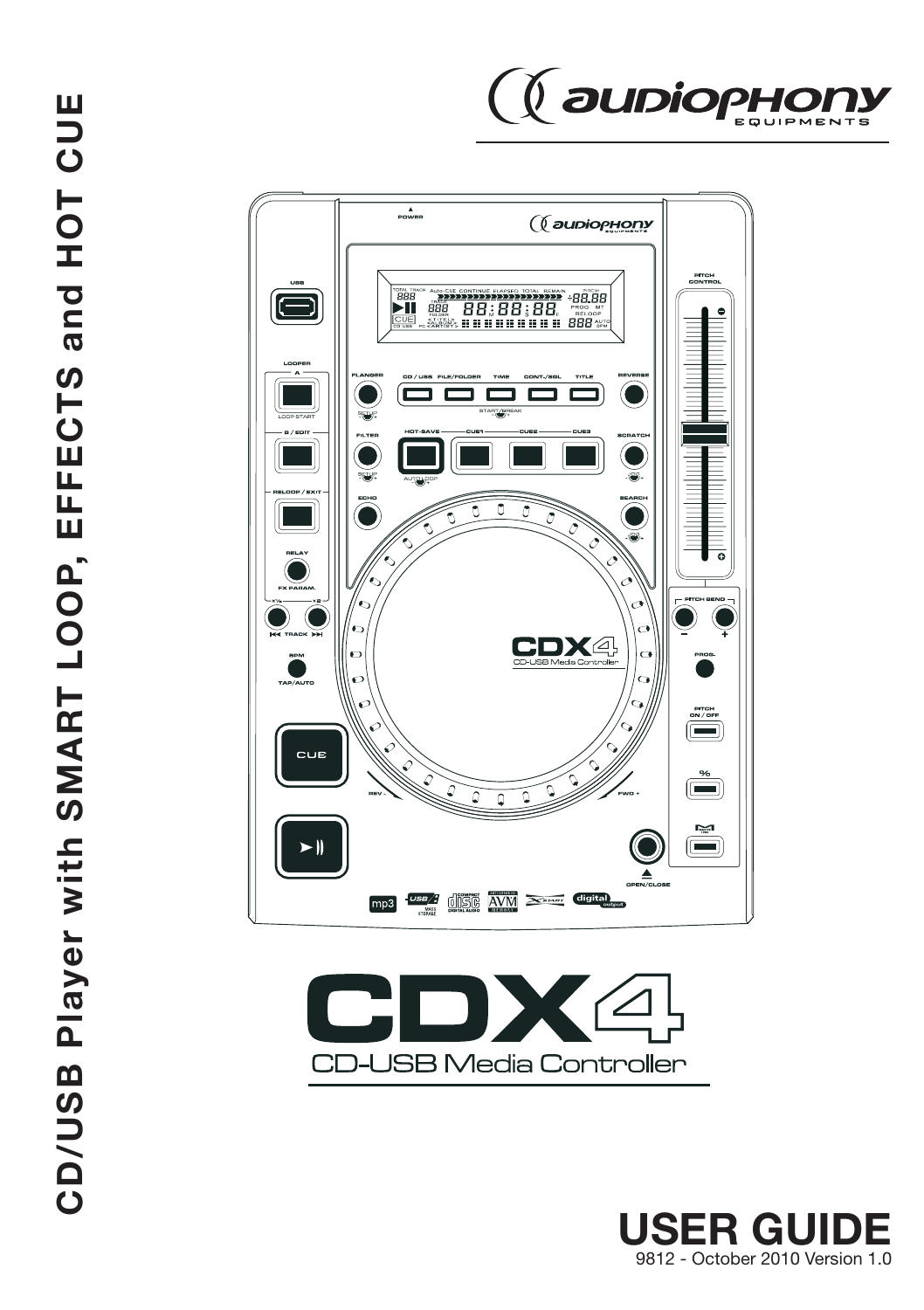# **1 - Safety information**

### **Important safety information**



**English**

This unit is intended for indoor use only. Do not use it in a wet, or extremely cold/hot locations. Failure to follow these safety instructions could result in fire, electric shock, injury, or damage to this product or other property.



Any maintenance procedure must be performed by a CONTEST authorised technical service. Basic cleaning operations must thoroughly follow our safety instructions.



**WARNING** : This unit contains no user-serviceable parts. Do not open the housing or attempt any maintenance by yourself. In the unlikely even your unit may require service, please contact your nearest dealer.

it may result in electric shock.

In order to avoid any electrical malfunction, please do not use any multi-socket, power cord extension or connecting system without making sure they are perfectly isolated and present no defect.



### **Risk of electrocution**

To prevent the hazard of electric shocks, do not use extension cords, multi-socket or any other connection system without making sure metal parts completely are out of reach.



### **Sound levels**

Our audio solutions deliver important sound pressure levels (SPL) that can be harmful to human health when exposed during long periods. Please do not stay in close proximity of operating speakers.

This product contains non-isolated electrical components. Do not undertake any maintenance operation when it is switched on as



### **Recycling your device**

• As HITMUSIC is really involved in the environmental cause, we only commercialise clean, ROHS compliant products. • When this product reaches its end of life, take it to a collection point designated by local authorities. The separate collection and recycling of your product at the time of disposal will help conserve natural resources and ensure that it is recycled in a manner that protects human health and the environment.

### **Symbols used**



This symbol signals an important safety<br>precaution



The CAUTION symbol signals a risk of product deterioration.



The WARNING symbol signals a risk to the user's physical integrity. The product may also be damaged.

Page 2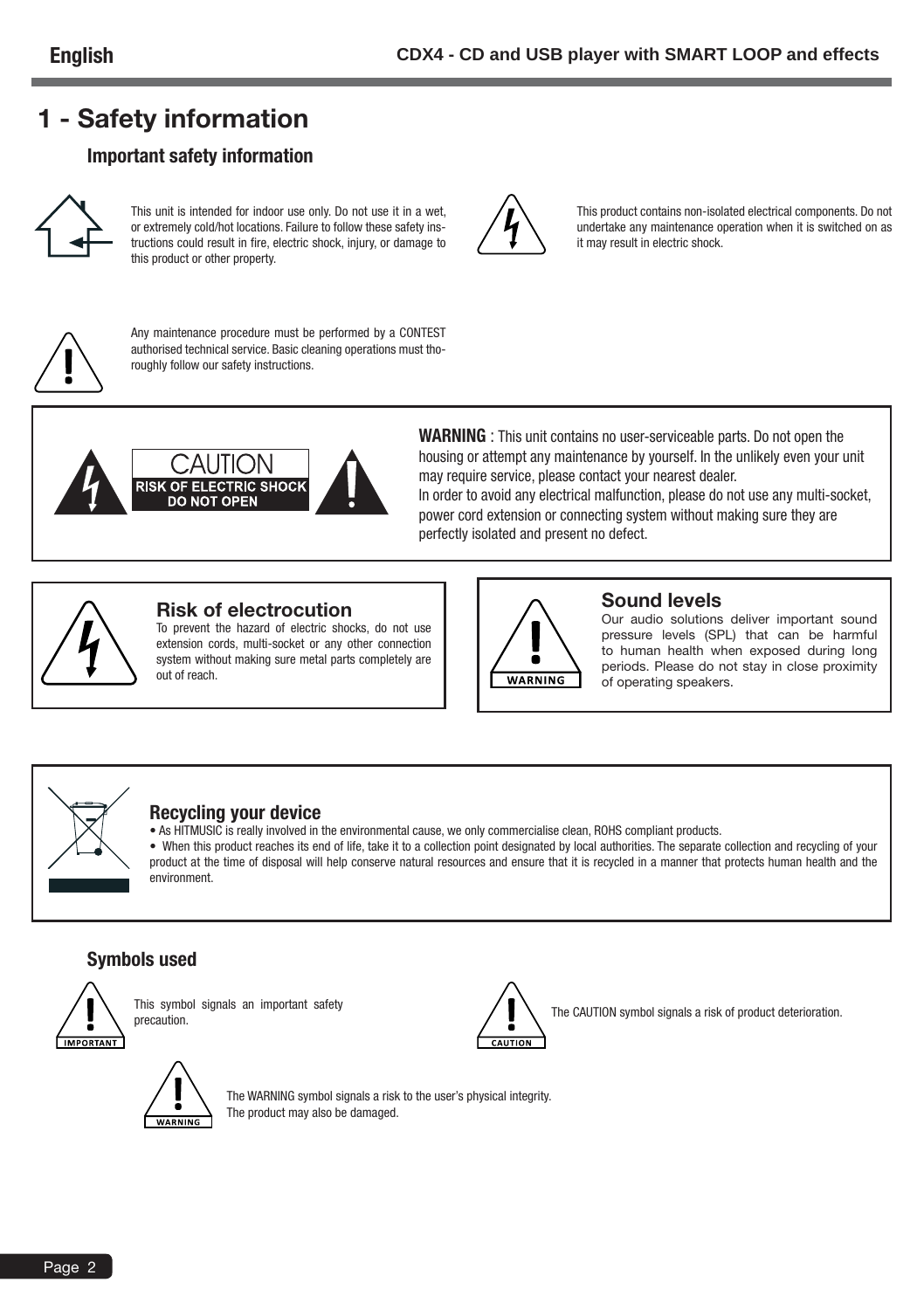### **Instructions and recommendations**

#### **1 - Please read carefully :**

We strongly recommend to read carefully and understand the safety instructions before attempting to operate this unit.

#### **2 - Please keep this manual :**

We strongly recommend to keep this manual with the unit for future reference.

#### **3 - Operate carefully this product :**

We strongly recommend to take into consideration every safety instruction.

#### **4 - Follow the instructions:**

Please carefully follow each safety instruction to avoid any physical harm or property damage.

#### **5 - Avoid water and wet locations :**

Do not use this product in rain, or near washbasins or other wet locations.

#### **6 - Installation :**



We strongly encourage you to only use a fixation system or support recommended by the manufacturer or supplied with this product. Carefully follow the installation instructions and use the adequate tools.

Always ensure this unit is firmly fixed to avoid

vibration and slipping while operating as it may result in physical injury.

#### **7 - Ceiling or wall installation :**

Please contact your local dealer before attempting any ceiling or wall installation.

#### **8 - Ventilation :**



The cooling vents ensure a safe use of this product, and avoid any overheating risk.

Do not obstruct or cover these vents as it may result in overheating and potential physical injury or product damage. This product should never been operated in a closed non-ventilated area such as a flight case or a rack, unless cooling vents are provided for the purpose .

#### **9 - Heat exposure :**

Sustained contact or proximity with warm surfaces may cause overheating and product damages. Please keep this product away from any heat source such as a heaters, amplifiers, hot plates, etc...

### **10 - Electric power supply :**

This product can only be operated according to a very specific voltage. These information are specified on the label located at the rear of the product.

#### **11 - Power cords protection:**



Power-supply cords should be routed so that they are not likely to be walked on or pinched by items placed upon or against them, paying particular attention to cords at lugs, convenience receptacles

and the point where they exit from the fixture.

#### **12 - Cleaning precautions :**



Unplug the product before attempting any cleaning operation. This product should be cleaned only with accessories recommended by the manufacturer. Use a damp cloth to clean the surface. Do not wash this product.

#### **13 - Long periods of non use :**

Disconnect the unit's main power during long periods of non use.

#### **14 - Liquids or objects penetration :**

Do not let any object penetrate this product as it may result in electric shock or fire.

Never spill any liquid on this product as it may infiltrate the electronic components and result in electric shock or fire.

#### **15 - This product should be serviced when :**



Please contact the qualified service personnel if :

- The power cord or the plug has been damaged.

- Objects have fallen or liquid has been spilled into the appliance.

- The appliance has been exposed to rain or water.

- The product does not appear to operate normally.
- The product has been damaged.

### **16 - Inspection/maintenance :**



Please do not attempt any inspection or maintenance by yourself. Refer all servicing to qualified personnel.

#### **17 - Operating environment :**



Ambient temperature and humidity: +5 - +35°C, relative humidity must be less than 85% (when cooling vents are not obstructed).

Do not operate this product in a non-ventilated, very humid or warm place.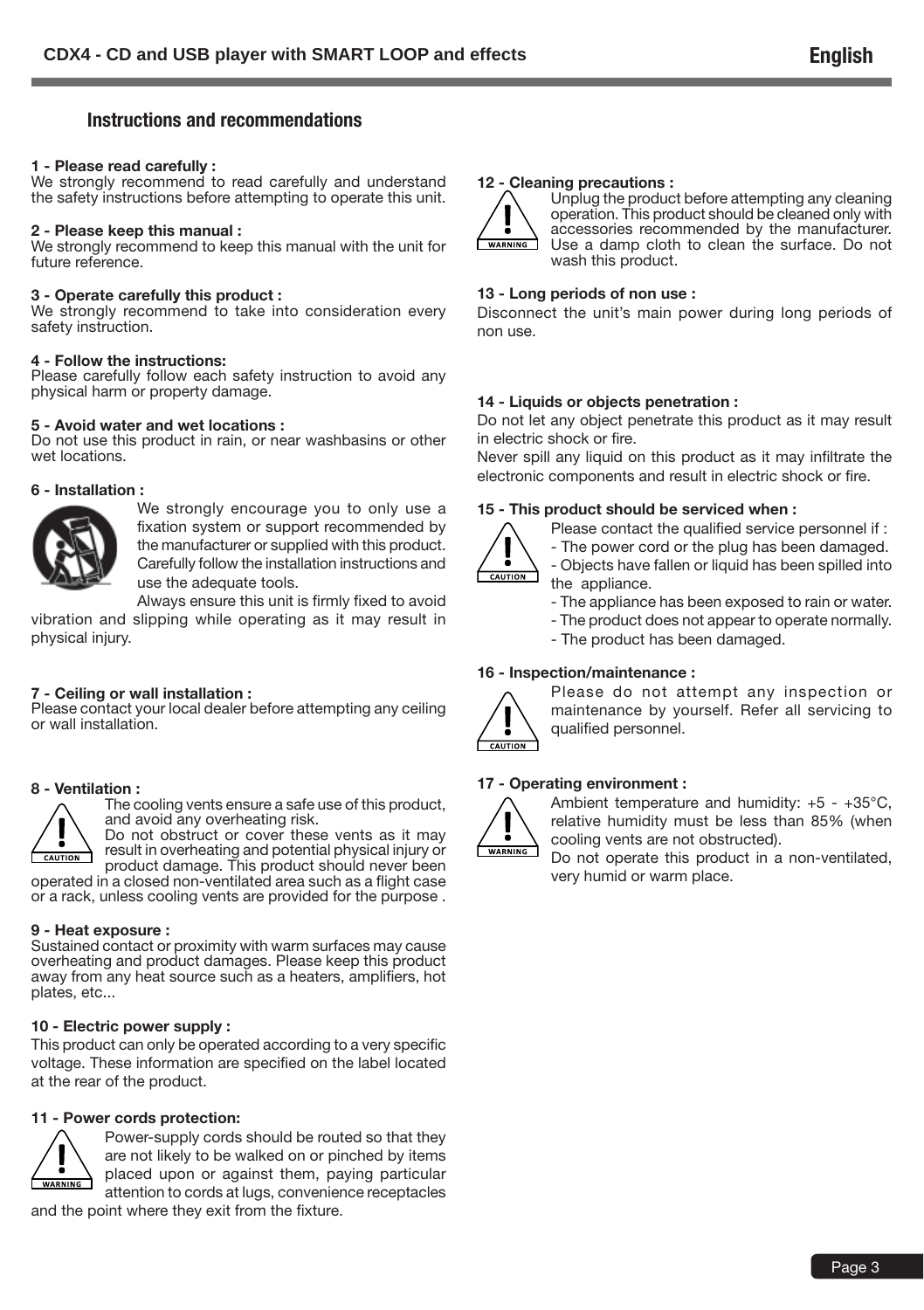# **2 - Our recommendations**

### **2.1 - Before disconnecting the power supply unit**

Once you are done with the CD player, please make sure the CD compartment is closed by pressing **Open/Close** button before disconnecting the power supply unit.

### **2.2 - Compact discs**

### *a - Handling precautions*



Please protect your discs against dust, grease deposits and finger marks.

If your disc is dirty, please use a dry cloth to clean it.

Do not use petrol, alcohol, solvents, antistatic agents or silicon-coated fabrics to clean your discs.



Handle your discs with great precautions by protecting its surface, especially when inserting/ ejecting or storing them.



Do not bend your disc.

Do not heat it.

Do not widen the hole at the center of the disc.

Do not write anything on screen-printed parts.

If condensation is formed above the disc, please let it dry without using heat sources.

Do not insert cracked or damaged discs as the very high rotation speed of your player could damage it.



### *b - Storing precautions*

Always eject your disc after using it. Store your discs in an appropriate case, protected from shocks and dust.

Do not store discs in places:

- Exposed to sun rays.
- Prone to dust accumulation or humidity.
- Near heat sources (radiator...).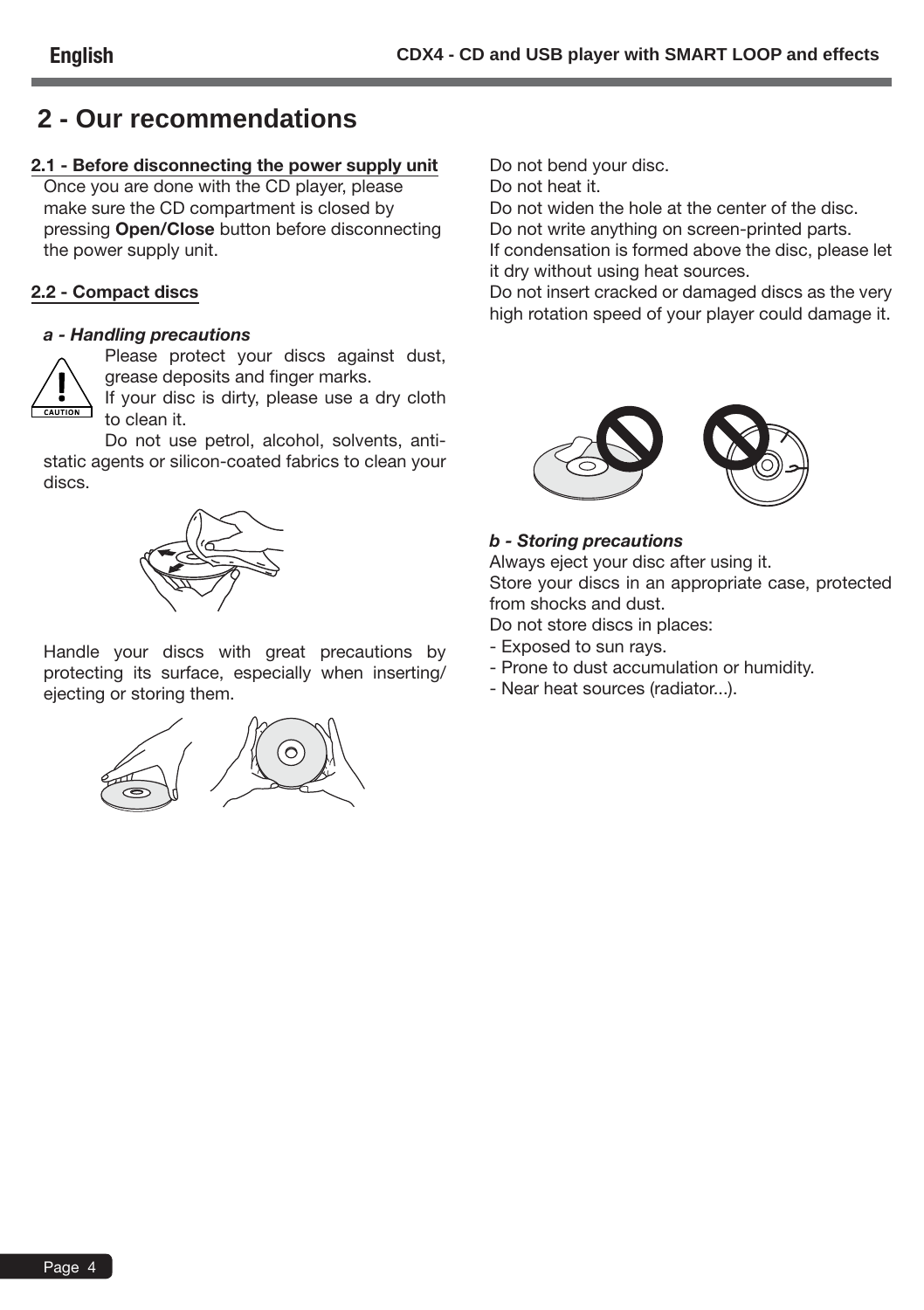# **3 - Main features**

- USB Mass Storage player for USB key or hard disk
- Front slot-in player compatible with audio CDs or MP3
- ID3 TAG: Tracks and artists identification
- Folder: Browse through folder trees to find the tracks you need
- New DSP with Echo, Flanger, Filter, Reverse and Scratch effects + adjustable volume and settings
- SMART LOOP: Match your loop with the tempo
- Auto loop: Your loop automatically matches the tempo
- 3 HOT CUE
- Auto and manual BPM
- Adjustable loops: x2, /2 and B point
- Adjustable pitch: 8/16/100% for MP3 and audio sources
- Master Tone: change the pitch, keep the same tonality
- AVM: 15-second Anti Vibration Memory system
- Auto-Cue and playlist programmation
- Multi-functional and touch-sensitive jog wheel
- Highly visible blue LCD display
- Analogue and digital outputs
- Xstar and Relay connections

Your CDX4 can be updated via its USB port.

We also strongly recommend to check the latest version available on our website www.audiophony.com/en/. Each updated features a tutorial describing the required tools and procedure to update your device.

# **4 - Technical specifications**

- Power supply: 230V AC
- Power consumption: 22 W
- Dimensions : 220 x 315 x 100 mm
- Weight: 2.5 kg

# **5 - Getting started**

### **5.1 - Checking the package contents**

The package must contain the following articles:

- Your player
- The user guide
- 1 RCA RCA cable
- 1 power cord connected to the CD player

### **5.2 - Installing your device**

*a -* Install your player over an even surface

*b -* Please make sure your player has been installed in a ventilated area, protected from sun rays, excessive temperatures and humidity.

The surface inclination must not exceed 15° for the player to be fully functional. Discs may not be played,



inserted or ejected properly if the inclination exceeds 15°.

The LCD display was designed to be readable from certain view angles described on the

figure opposite. Please make sure your device is properly installed in order to read the display easily.



### **5.3 - Connections**

*a* - Unplug your CDX4.

*b* - Connect the RCA cable to one of the inputs of your mixing desk.



Only use the supplied cables. Using other cables might cause severe damages to your device.

Please make sure the power switch is positioned on OFF before connecting anything to your device in order to prevent severe damages.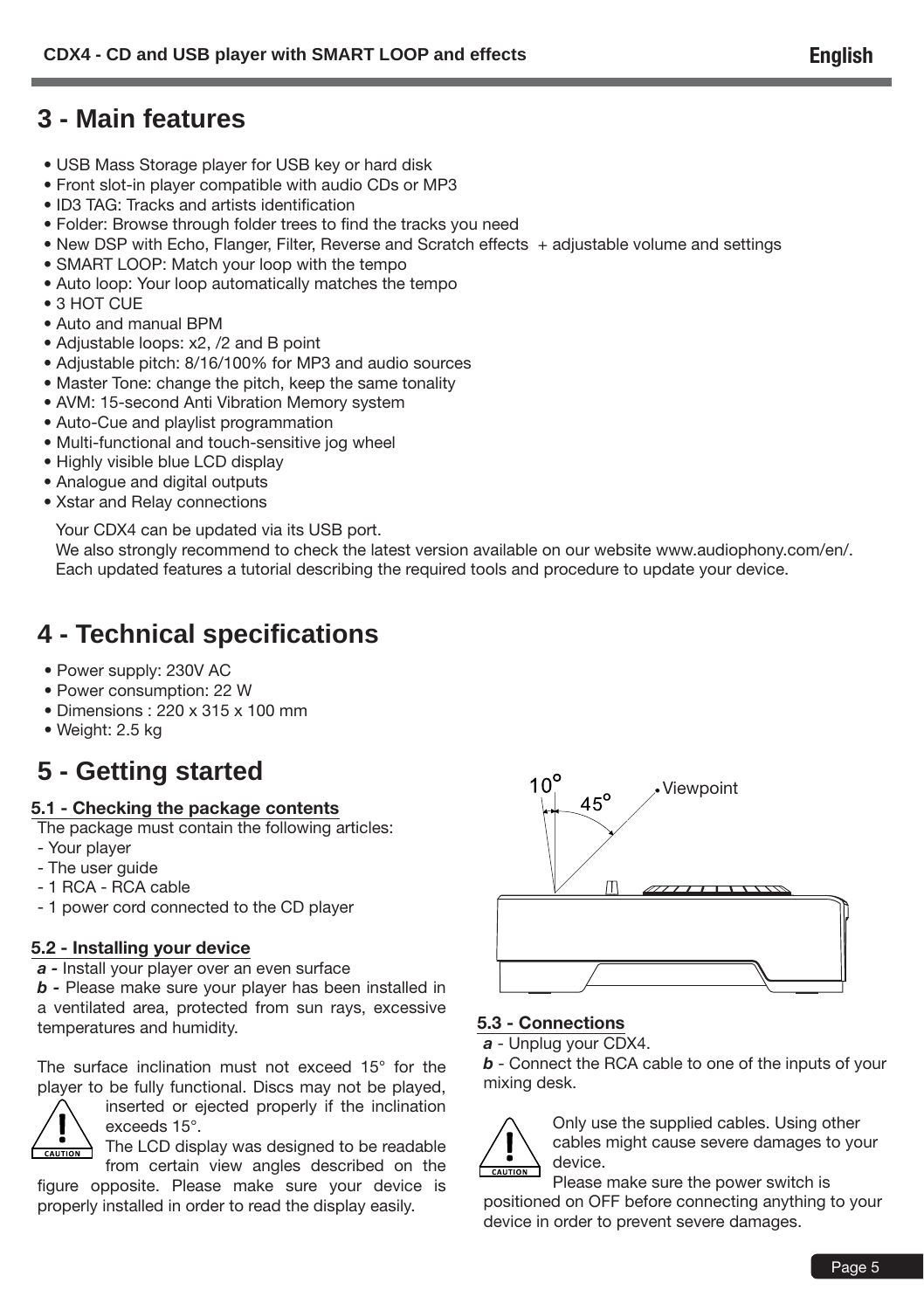# **6 - Compatible medias**

### **6.1 - Supports**

Your CDX4 is able to read the following CD formats:









CD-Audio CD-Audio CD-R CD-RW\*



### **Note 1:**

Using CD-RW regularly is not recommended as it damages the lens.

### **Note 2:** About displaying text:

48 characters total can be displayed. The text will scroll from right to left if the text includes more than 8 characters.

Only alphanumerical characters and some symbols can be displayed.

Your CDX4 is able to play several media formats:

- MP3
- CDA

Please note a CD must contain one single media format for your CDX4 to be able to read it. The MP3-Pro, MP4, WMA, etc. formats are not compatible with your CDX4. Only use MP3 or CDa as other formats might damage your player. Please use high-quality medias, burnt at low speed.

### **Notes:**

- Some CD-R/CD-RW recorded via CD writer might not be readable for many reasons such as the disc characteristics, scratches, stains, condensation etc.
- Some discs might also be impossible to read if recorded via CD writer due to the parameters of the operating systems. Please make sure to format your discs correctly before rewriting. For more details, please read the user guide supplied with your CD writer.
- This device cannot read partially recorded or not finalised CD-R or CD-RW.
- For more information about handling CD-R/ CD-RW, please consult the safety precautions supplied with each disc.

### **About CD-R/RW**

Due to the very particular structure of CD-R/CD-RW discs, they should not be let in Pause mode at a precise point, as it may result in difficulties to resume the playing.

As a result, we strongly recommend you to use archive desks to save your most important files.

### **About DualDisc**

This product was designed to comply with the music CD regulations. However, performances and flawless reading are not guaranteed if you are using non-compliant CDs.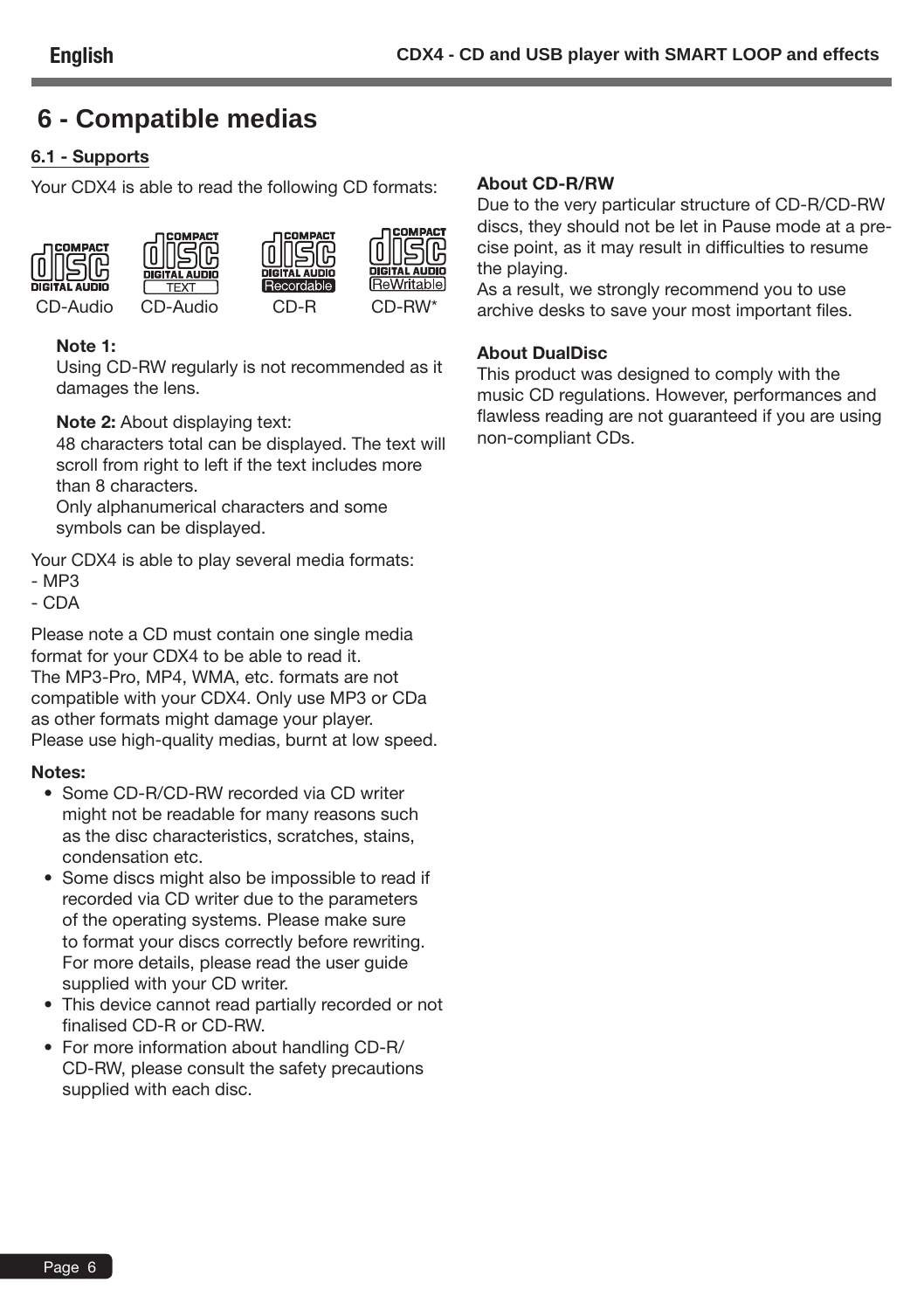### **6-2 - Playing MP3 files**

MP3 files may have two formats: Constat bitrate (CBR) and Variable bitrate (VBR). This unit supports playback and DJ playback of both CBR and VBR MP3 files. However, you might notice that the super-fast search speeds are slower for VBR files,

in comparison with CBR files. As a result, if speed is an important factor to you, we recommend to use MP3 files in the CBR format. The MP3 files must meet the following criterias indicated below:

| <b>MP3 Format</b> | MPEG-1                | Compatible with the Audio Layer-3 sampling rate from 32 kHz, 44,1 kHz,<br>48 kHz; Bit rate: 32 Kbps at 320 Kbps.                                                           |
|-------------------|-----------------------|----------------------------------------------------------------------------------------------------------------------------------------------------------------------------|
|                   | MPEG-2                | Compatible with the Audio Layer-3 sampling rate from 16 kHz, 22,05<br>kHz, 24 kHz, Bit rate: 16 Kbps (stereo) a 160 Kbps.                                                  |
|                   | <b>ID3 Label</b>      | Compatible with the ID3 Versions 1.0/1.1/2.2/2.3/2.4. Indicates the title,<br>album, artist, and genre. Alphanumeric characters and some symbols<br>only can be displayed. |
|                   | <b>File extension</b> | .mp3, .MP3, .mP3, .Mp3                                                                                                                                                     |
| <b>WMA Format</b> | <b>File extension</b> | .wma, .WMA                                                                                                                                                                 |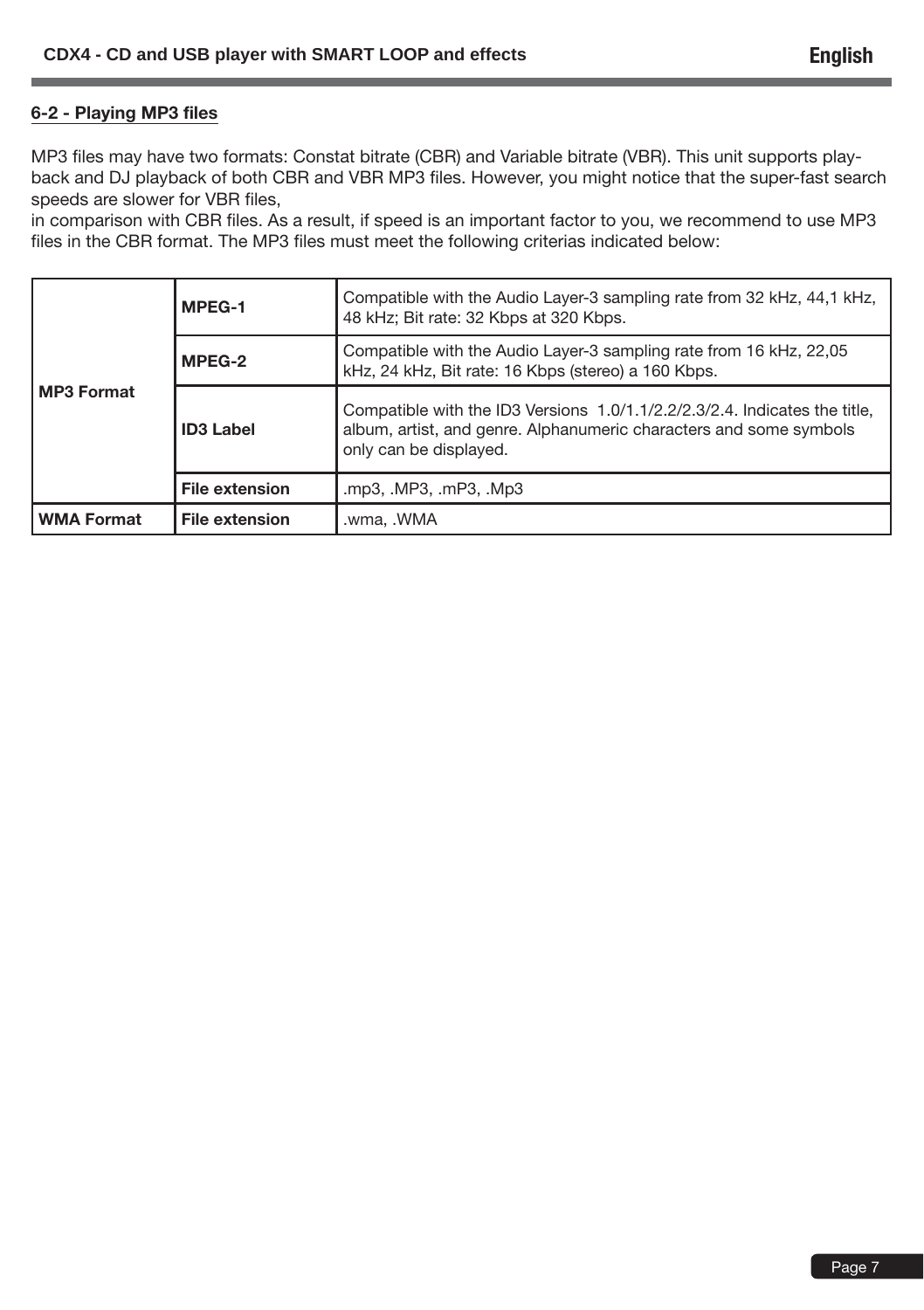# **7 - Initialisation**

1 - Connect your CDX4 to your mixing desk. The CD output is a Line-level (-10 dB) signal, transmitted via the audio out or digital out output from the rear panel.

2 - Connect your CDX4 to an electrical outlet (240V), using the supplied power cord.

3 - Activate your device by pressing the power button.

4 - Insert your CD into the front CD player slot or insert a USB support into the port provided for the purpose.



Only use MP3 or CDa files as other formats might damage your player.

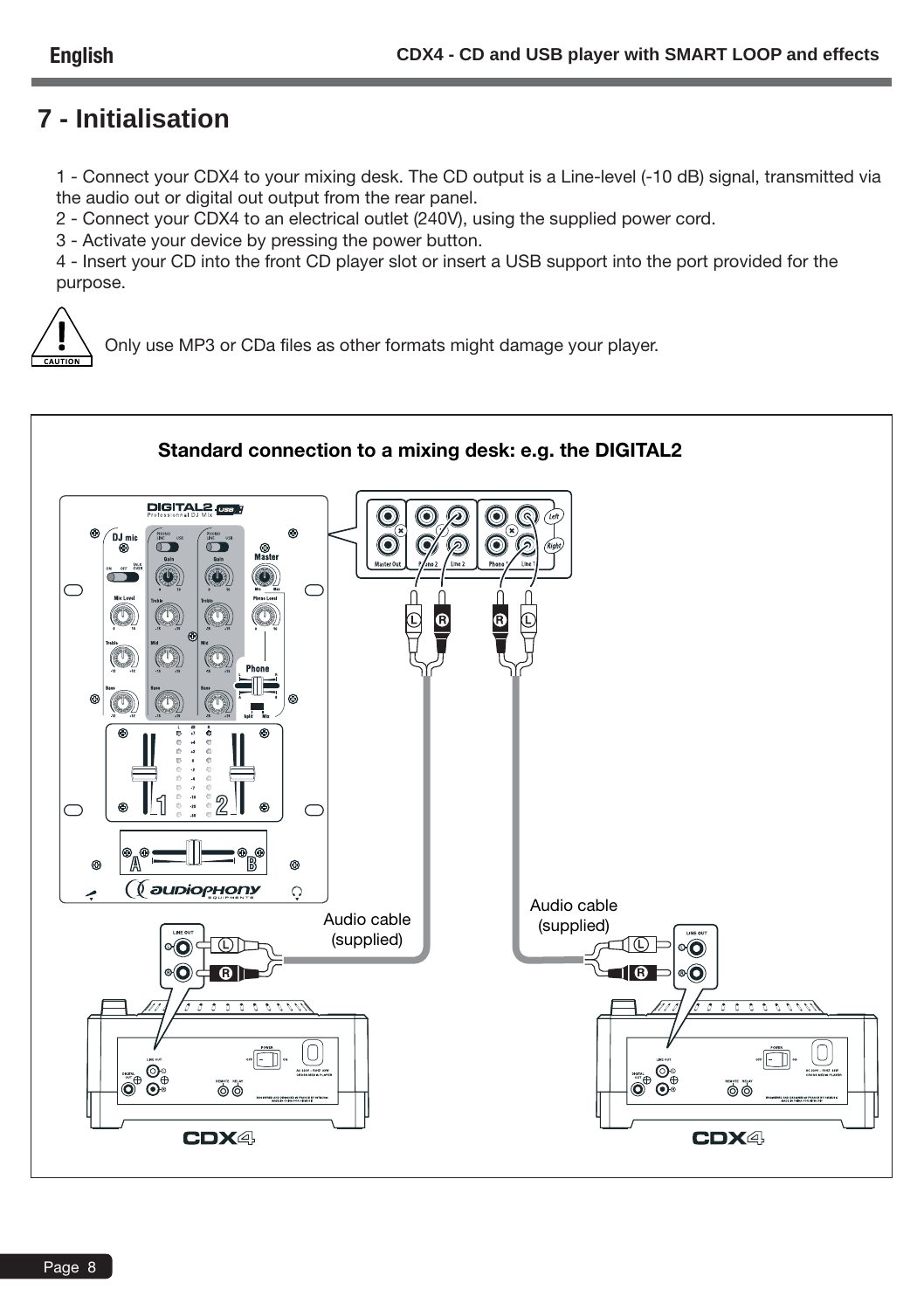# **8 - Presentation**

### **Rear panel**



### **2 Audio Out (Stereo output via 2 RCA sockets)** Analogue audio output, -10dB.

# **3 Fader start**

Connect here your mixing desk to use the PLAY/PAUSE functions via faders.

# **4 Relay**

Allows you to use the RELAY function. Connect another CDX4 here to activate this function.

# **6 AC INPUT**



Connect here your powwer cord. Does not require adapter if you are using a standard 220V European electrical outlet.

Note : Class 2 device  $\Box$  which does not require to be earthed.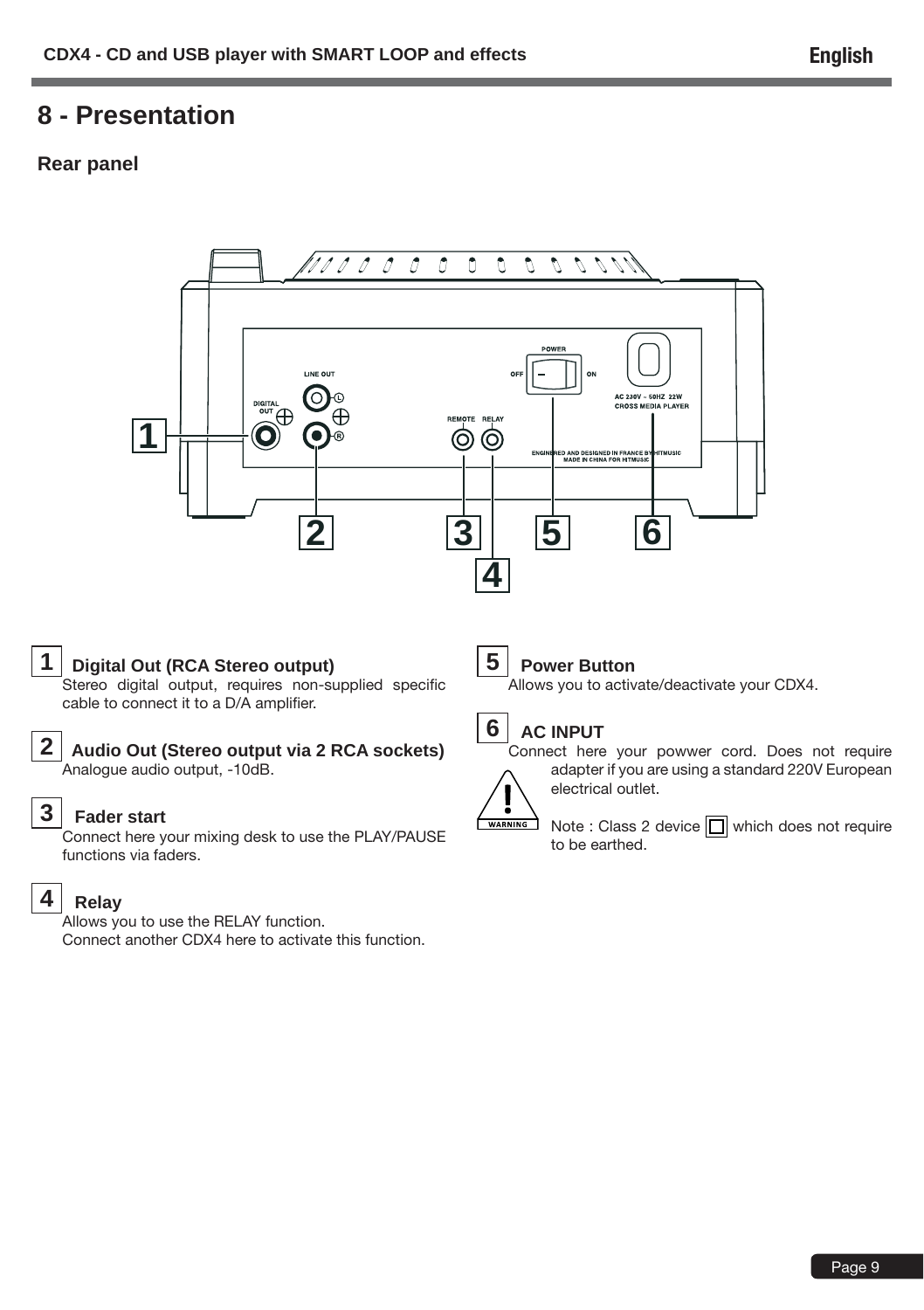# **Front panel (Main functions)**

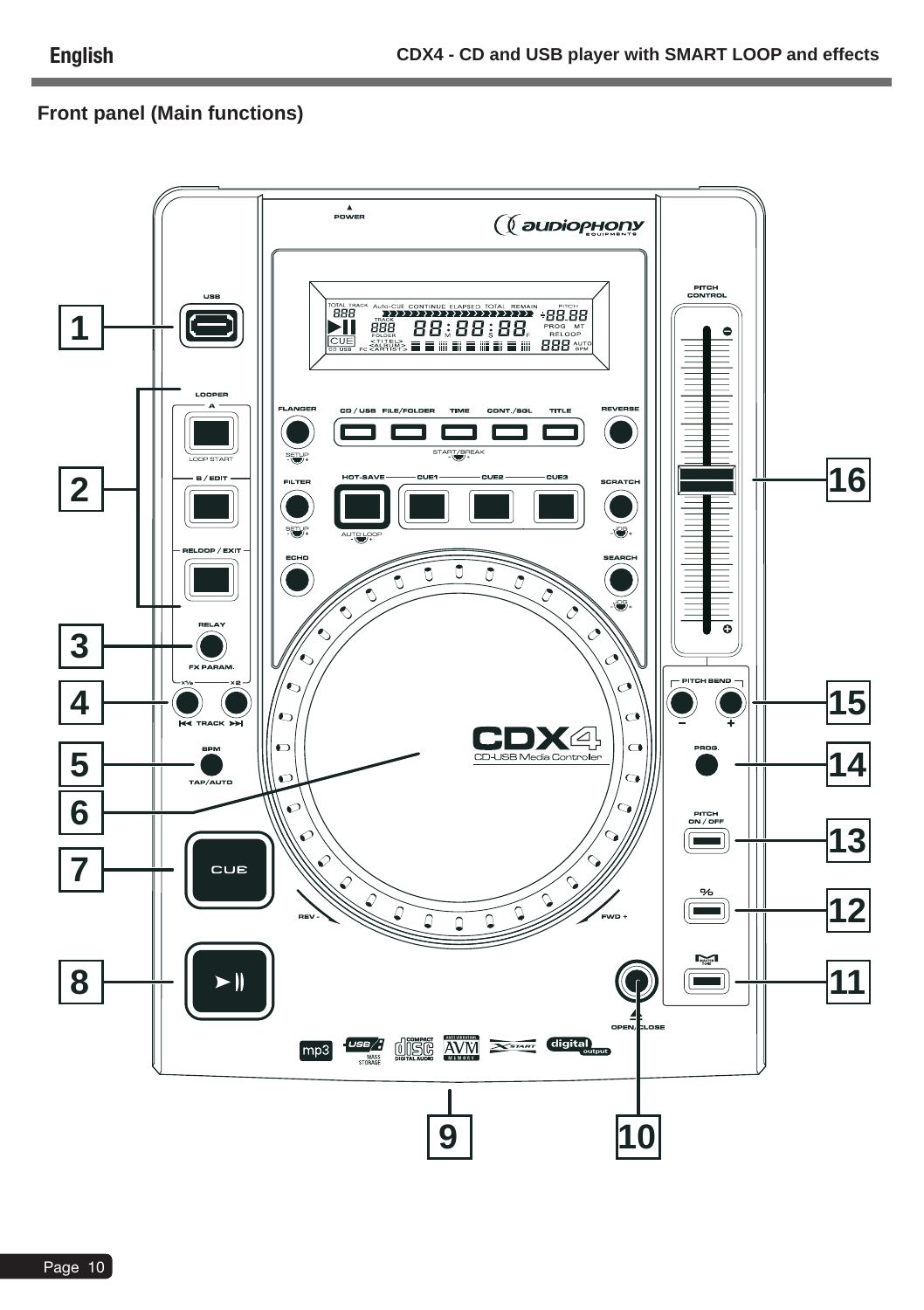### **1 USB Input**

Connect your USB Mass Storage device here (key or HDD).

# **2 LOOPER A / B/EXIT and RELOOP/EXIT buttons**

Allow you to create a perfect loop and modify it.

# *I : Creating a loop manually*

**a -** Press **A**: The starting point of your loop has been saved. The **A** button lights up. This function is available when playing/pausing a track.

**b -** Press **B** to save the exit point of your loop. **A**,**B** and **RELOOP** buttons will flash to indicate you are in "loop" mode.

The display will indicate *RELOOP*.

### *A : Creating a loop automatically*

**a -** Press and hold the **HOT SAVE / AUTO LOOP**  button. The display will indicate the number of bars (4 beats) available for your loop.

Use the jog wheel to choose the number of bars; from 1/32 to 32/1.

**b -** Press **A** to save the starting point of your loop. The exit point will depend on the number of bars previously selected.

### *B : Modifying the length of your loop:*

Your CDX4 allows you to modify your loop once it has been created.

You can modify the position of your **B** point at any time. Modifying the length of your loop can be monitored live.

**a -** Once your loop has been created, press **B** to modify it (**A**, **B** and **RELOOP** flash). **A** and **RELOOP** buttons will light off while **B** button will keep flashing.

**b -** Use the jog wheel as follows to modify the length of your loop and move the **B** point:

- Clockwise to increase its duration,

- Counterclockwise to decrease its duration.

**c -** Press **B** again to exit the modification mode. The **A**, **B** and **RELOOP** buttons will flash again to indicate you are back in "loop".

### *C : LOOPER: Modifying your loop depending on the tempo*

Your CDX4 allows you to double or divide by two the duration of your loop.

- **a** To double its duration, press  $\rightarrow$ .
- **b** To divide its duration, press  $\blacktriangleleft$ .

This can be performed several times, as long as **B** is not positioned after the end of your track.

This can also be performed while playing/pausing a track.

### *D : Replaying your loop*

You can also replay your loop by pressing **A**. The **A** point will then react as a Hot CUE starting from the beginning of your loop.

# *E - Leaving the "perfect loop" mode*

You can go back to the standard playback mode from the "perfect loop" mode or while editing **B** by pressing **RELOOP/EXIT**. The current track will not be interrupted as only **A** and **B** points will be erased from the memory of your CDX4.

Press the **RELOOP** button to recall your loop at any time.

The recalled loop will be the one created with the initial **A** and **B** points.

# **3 RELAY / FX PARAM Button**

This button features two different functions:

**a -** Press this button to activate the relay function. When your first player is currently playing a track while the second one is paused, this function allows you to automatically pause the track of the first player while resuming the track of the second player.

**b -** Once an effect has been activated, the RELAY button will flash and the adjustable parameters of the current effect will be indicated via the display. Use the jog wheel to modify such parameters.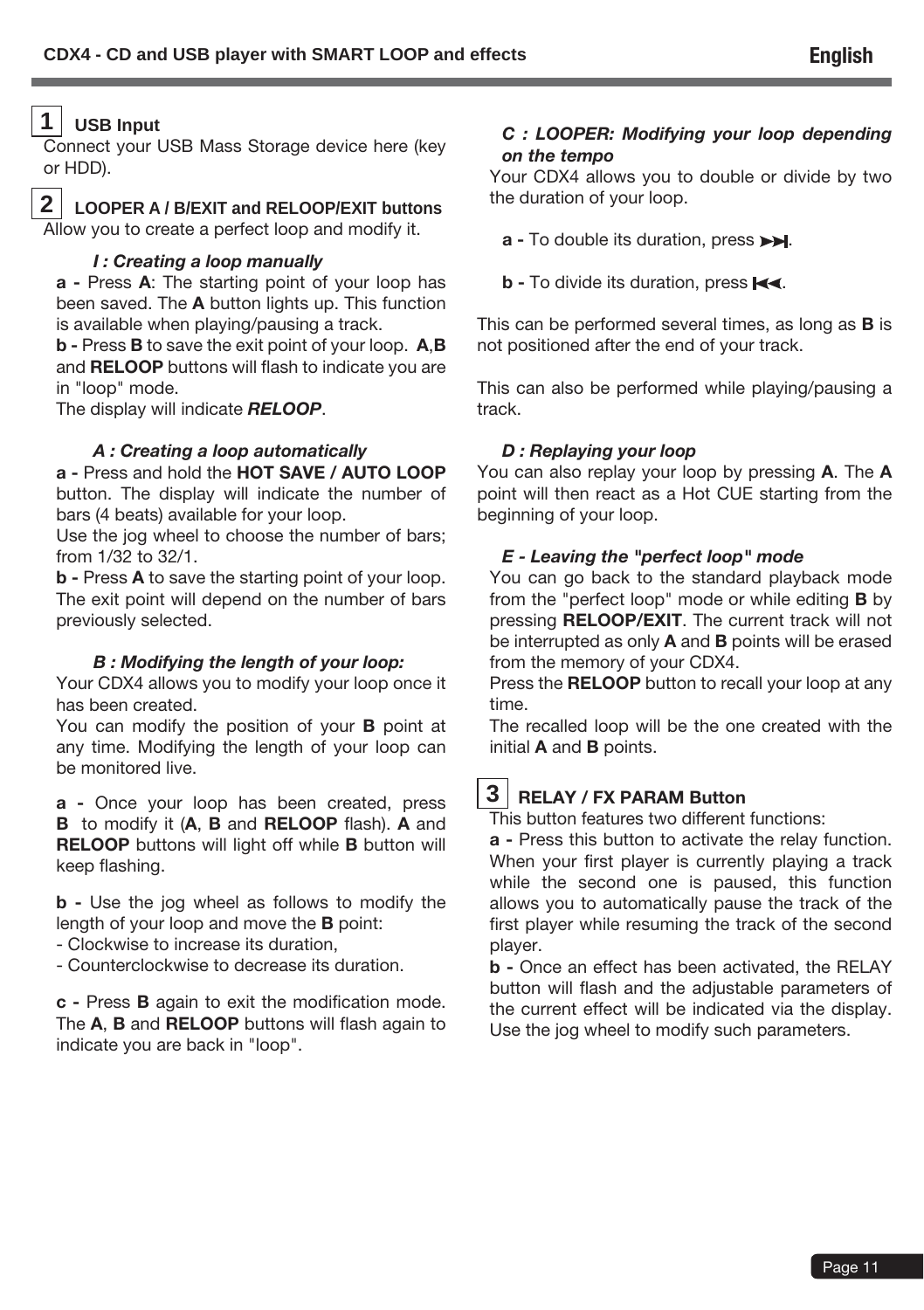# **4 Buttons**

Once the "loop" mode has been exited, these buttons allow you to go to the previous/next track. In "loop" mode, these buttons allow you to modify the duration of a loop.

### **5 BPM TAP/AUTO Button:**

This button allows you to determine the BPM (Beats Per Minute) of your track.

To do so, press this button consecutively by following the tempo of your track.

Press and hold this button to allow the CDX4 to calculate the BPM of your track automatically.

### **6 Jog-Wheel:**

The jog wheels features many functions, depending on the modes and effects activated:

**a -** In **standard playback** mode, the jog wheel allows you to modify the playback speed in proportion to its rotation speed:

- Clockwise rotations increase the playback speed,

Counterclockwise rotations decrease the playback speed.

The playback speed is not modified if the jog wheel remains inactive.

**b -** The **"scratch"** effect allows you to use the jog wheel to determine the playback mode, similar to using a turntable:

- Turn the jog wheel clockwise to play the track at a certain speed determined by the jog wheel rotation speed, ignoring the PLAY/PAUSE function,

- Turn it counterclockwise to play the track backwards, depending on the jog wheel rotation speed and ignoring the PLAY/PAUSE function.

The track will be resumed in standard playback mode when the jog wheel remains inactive.

**c -** The **"search"** effect allows you to use the jog wheel to increase the playback speed and search for a particular zone within your track.

Press and hold the **FX PARAM** button to modify the intensity of this effect.

**d -** The **"flanger"** effect allows you to use the jog wheel to determine the impact of a particular effect.

If you press and hold the **FX PARAM** key, you change the strength of the effect.

**e -** The **"filter"** effect uses the jog wheel to determine the filter position.

**f -** The **"echo"**, effect uses the jog wheel to determine the duration of an effect.

**g -** In **pause** mode, the jog wheel allows you to move the starting point of the playback (e.g. the CUE position).

The jog wheel ring will repeat the track each 15 ms while the plate will act as a turntable.

**h -** In **"boucle"** mode, the jog wheel allows you to precisely move the B point.

# **7 CUE Button**

A CUE point is the precise moment from which the track will be played. In pause mode, press **CUE** to set the CUE point, the CUE button will then flash. When playing a track the CUE button will pause the player and go back to the CUE point previously determined.

### **a - PAUSE** mode

- Short press the **CUE** button to place the cue point on the current track to the millisecond.

- Long press this button to start the track from the CUE point (the track will pause once this button is released and the player will be ready to resume the track from the CUE point).

### **b - PLAY** mode

Press the **CUE** button to pause the current track and go back to the CUE point saved previously. If no CUE point has been saved, the player will pause the current track and go back to its very beginning.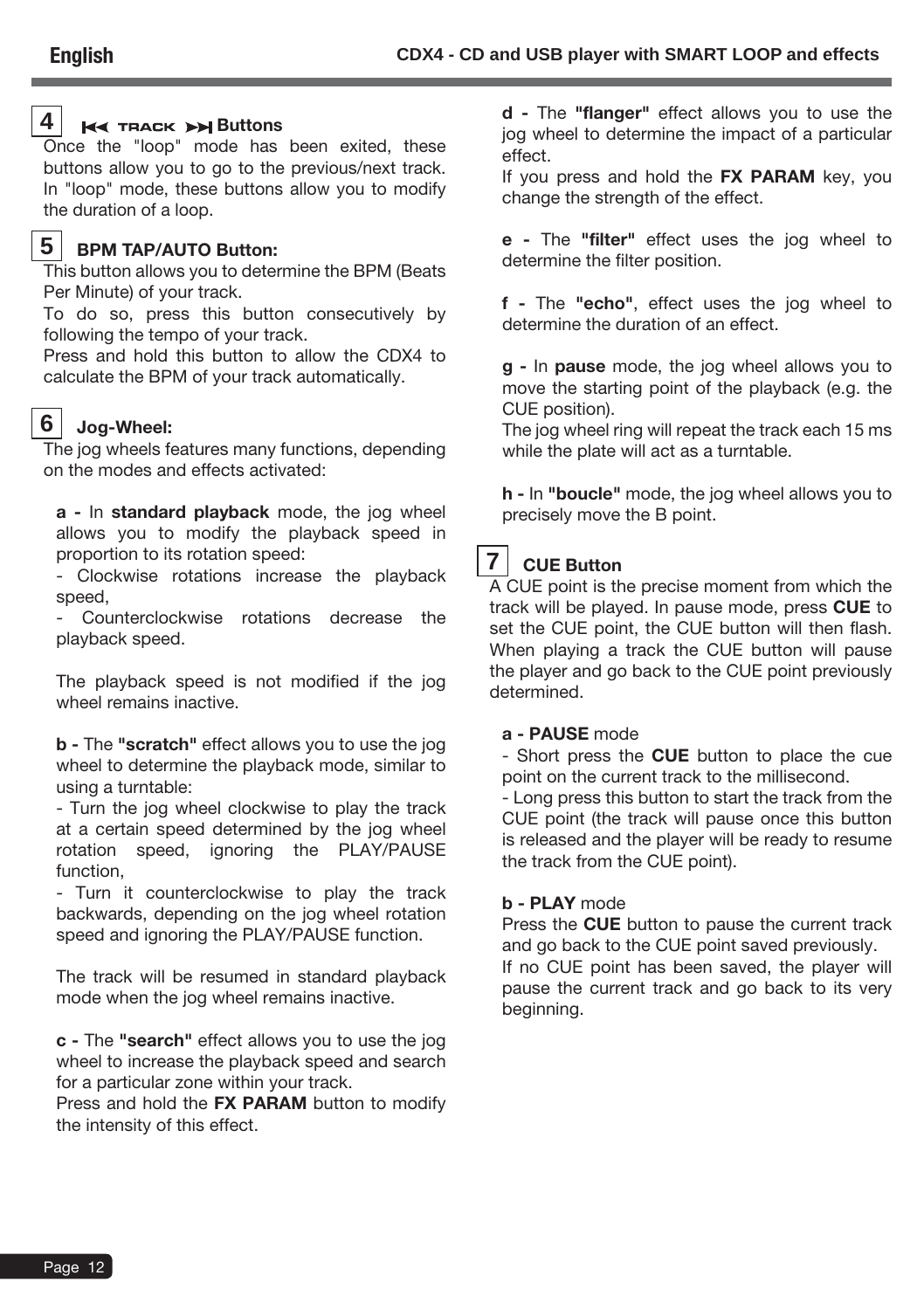# **8 PLAY / PAUSE Button**

Allows you to play/pause the current track.



### **10 OPEN/CLOSE Button**

Press this button to eject your disc. Discs cannot be ejected while tracks are being played in order to avoid accidental manipulations.

# **11 Master Tone Button**

Press this button to activate or deactive the Master Tone mode.

This mode allows you to modify the playback speed via the pitch without modifying the tonality.



# **12 % Button**

Gives you access to pitch settings: 8, 16 or 100%. The current value will be indicated by the display each time you press this button.

# **13 PITCH ON/OFF Button**

Activates or deactivates the pitch function.

# **14 PROG**

Allows you to create playlists.

### *Creating a playlist:*

**a -** Press the **PROG** button, the display will indicate P-01.

**b** - Select a track via the  $\blacktriangleright\blacktriangleleft$  **TRACK**  $\blacktriangleright\blacktriangleright$  buttons.

**c -** Then press **PROG** again, the display will indicate P-02.

**d -** Repeat step **b** until your playlist is includes the tracks needed.

**e** - Press **PLAY** to confirm the program and pause the player to the beginning of the list.

# **15 PITCH BEND + and - buttons**

Allows you to synchronise your track with another track. To do so, please make sure the **PITCH CONTROL** fader is already synchronised.

Use **+** to increase and **-** to decrease the current track speed.

# **16 PITCH CONTROL Fader:**

Use this fader to adjust the pitch percentage (8%, 16%, 100% ).

This percentage will remain active until you modify these settings or deactivate the PITCH function.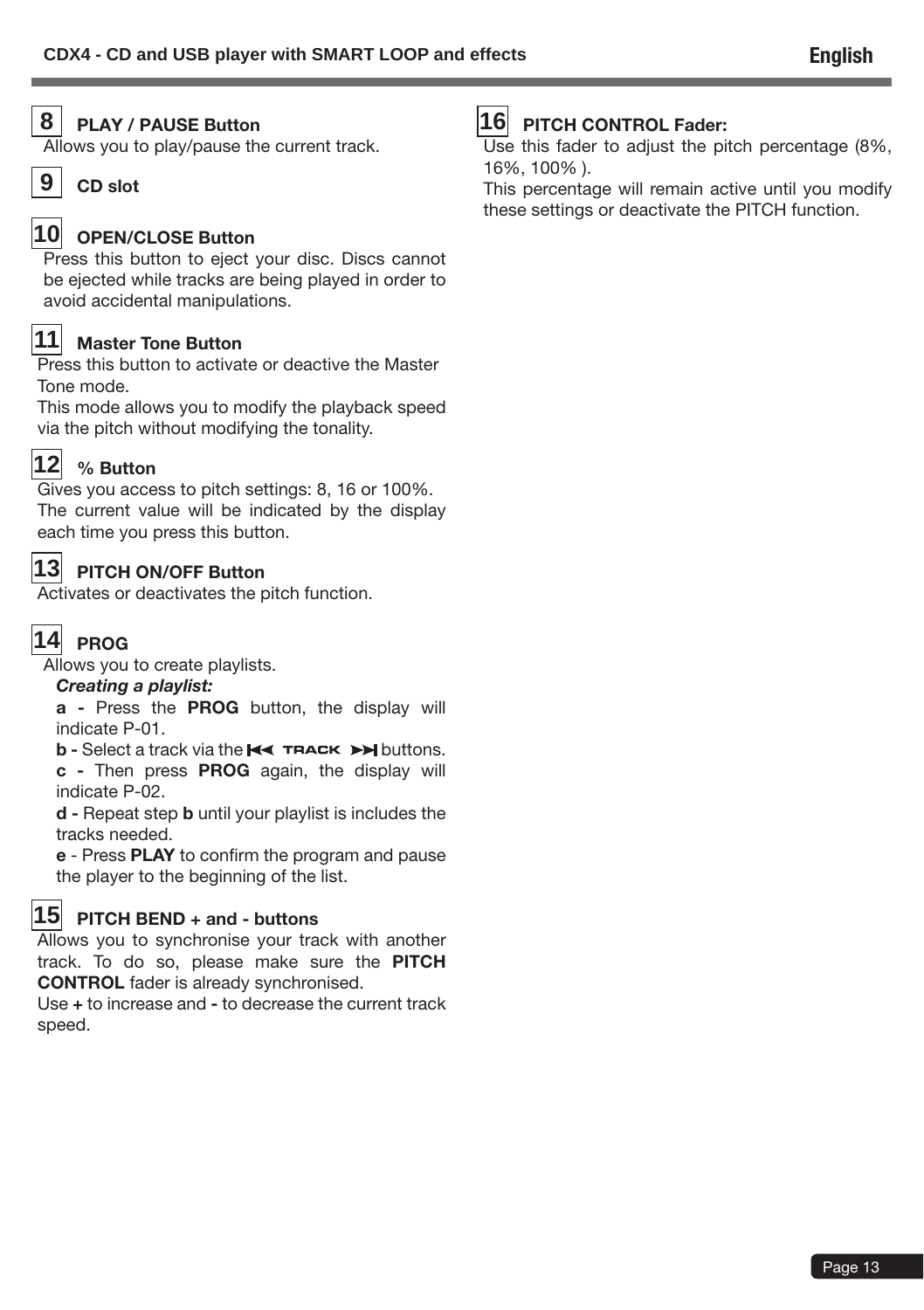### **Front panel (advanced features)**

### **1 Flanger, Filter, Echo effect buttons:**

Activate or deactivate the **FLANGER**, **FILTER** and **ECHO** effects.

Press one of this button to activate the effect. These effects cannot be added up, activating one of these effects will deactivate the current effect.

### *More details:*

**English**

- The **Flanger** is an audio effect produced by mixing two identical signals together, one signal delayed by a small and gradually changing period. Use the jog wheel modify the duration of this effect. The intensity can also be adjusted, please refer to the jog wheel description for more details about this.

- The **Filter** allows you to cut out a frequency range sent by the player. Once activated, use the jog wheel to modify this effect. The intensity can also be adjusted, please refer to the jog wheel description for more details about this.

- The **Echo** repeats several times a few seconds within your tracks.

Once activated, use the jog wheel to modify this effect. The intensity can also be adjusted, please refer to the jog wheel description for more details about this.

# **2 HOT-SAVE and CUE1-3 buttons:**

Allow you to save 3 CUE points on the current track, independently from the main CUE button.

**a -** Proceed as follows to save a CUE point: Press the **HOT-SAVE** button, the press the **CUE1**, **CUE2** or **CUE3**, the selected CUE button will then flash during 5 seconds before remaining lit.

**b -** Use the programmed **CUE** button to go to your CUE point. The button will flash during 5 seconds before remaing lit.



### **3 Reverse, Scratch, and Search effects buttons** Press one of these 3 buttons to activate or

deactivate a mode.

These three modes cannot be added up.

- **Reverse mode**: The track will be played in reverse mode, from the end to the beginning. The jog wheel reactions are not affected.

- **Scratch mode**: The jog wheel acts as a turntable.

- **Search mode**: The jog wheel allows you to fast forward/backward within a track. During very fast forwards, the sound output might be more or less clear depending on the media quality.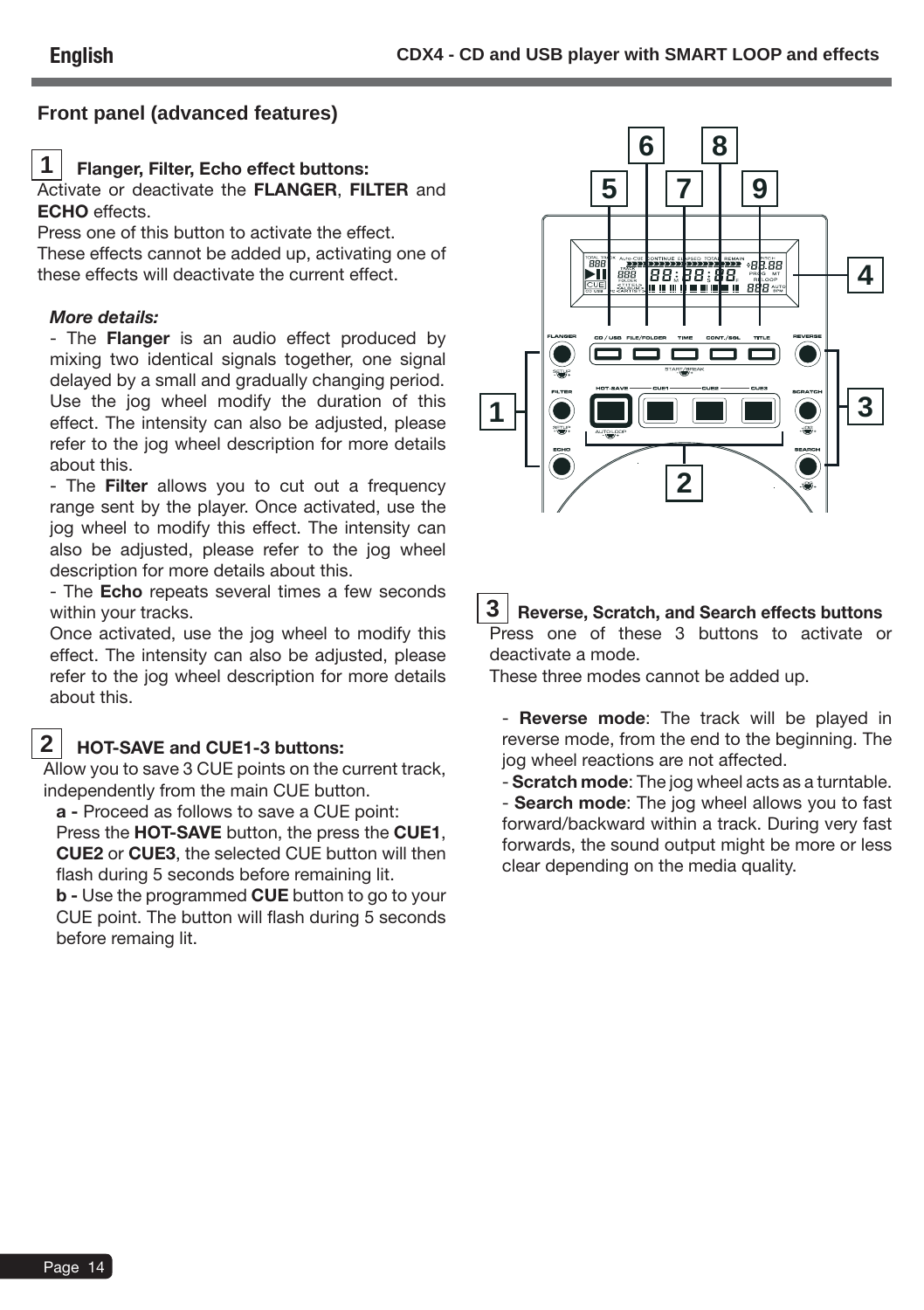# **4 LCD Display:**

Indicates useful information.



**a - Track**: Number of files within the current folder (or CD).

### **b - Playback mode**

- *Auto-CUE*: The player will pause at the beginning of next track.

- *CONTINUE*: The player does not stop and moves onto next track at the end of the current one.

### **c - Elapsed time**

- *ELAPSED*: Time of the current track
- *TOTAL*: Total duration of your CD (CDA only)
- **REMAIN**: Remaining time of the current track

### **d - Current state :**

- Logo: the player is active
- III Logo: player paused

 $+$   $\overline{CUE}$  Logos: your player is paused at a CUE point.

### **e - Displays the current source**

### **f - Displays the current information**

- *FOLDER*: Search among folders / Folder name - *TITLE*: Displays the track title (ID3TAG/CDtext)

- *ALBUM*: Displays the album title (ID3TAG)

- *ARTIST*: Displays the artist's name (ID3TAG)

### **g - Time indications:**

Time is expressed in Minutes/Seconds/Frames (ms in CDA mode)

### **h - Displays information in text format**

### **i - Pitch information**

### **j -Additional information:**

- *PROG*: Indicates a playlist is currently being used
- *MT*: Master Tone status (activated/deactivated)
- *RELOOP*: LOOP status (plays a loop when lit)

- *BPM*: Indicates the number of beats per minute.

# **5 CD / USB Button:**

Allows you to select a source.

# **6 FILE/FOLDER Button:**

Allows you to browse through the folders of your MP3 CD or USB source.

Press this button to browse through folders. Press again to select a track within a folder.

# **7 TIME Button:**

Allows you to switch between the different time indications: either REMAIN (remaining time before the end of your tack), TOTAL (total elapsed time since the beginning of your CD - CDA only) and ELAPSED (elapsed time since the beginning of your track).

Also allows you to adjust the START/BREAK function by pressing the **PARAM FX** button.

# **8 CONT./SGL Button:**

Allows you to switch from Auto-cue (player pauses at the end of a track) to Continue mode (the player reads the whole CD or repertory).

**9 TITLE Button:**

Allows you to display various data:

**Title**, **Album**, **Artist** (Empty: file name -MP3 only). This function can only be activated if data are available.

Also allows you to charge a playlist from your support.

There are 2 compatible formats: M3U and XML. Press and hold the **FX PARAM** button and press **TITLE** to switch from one format to the other.